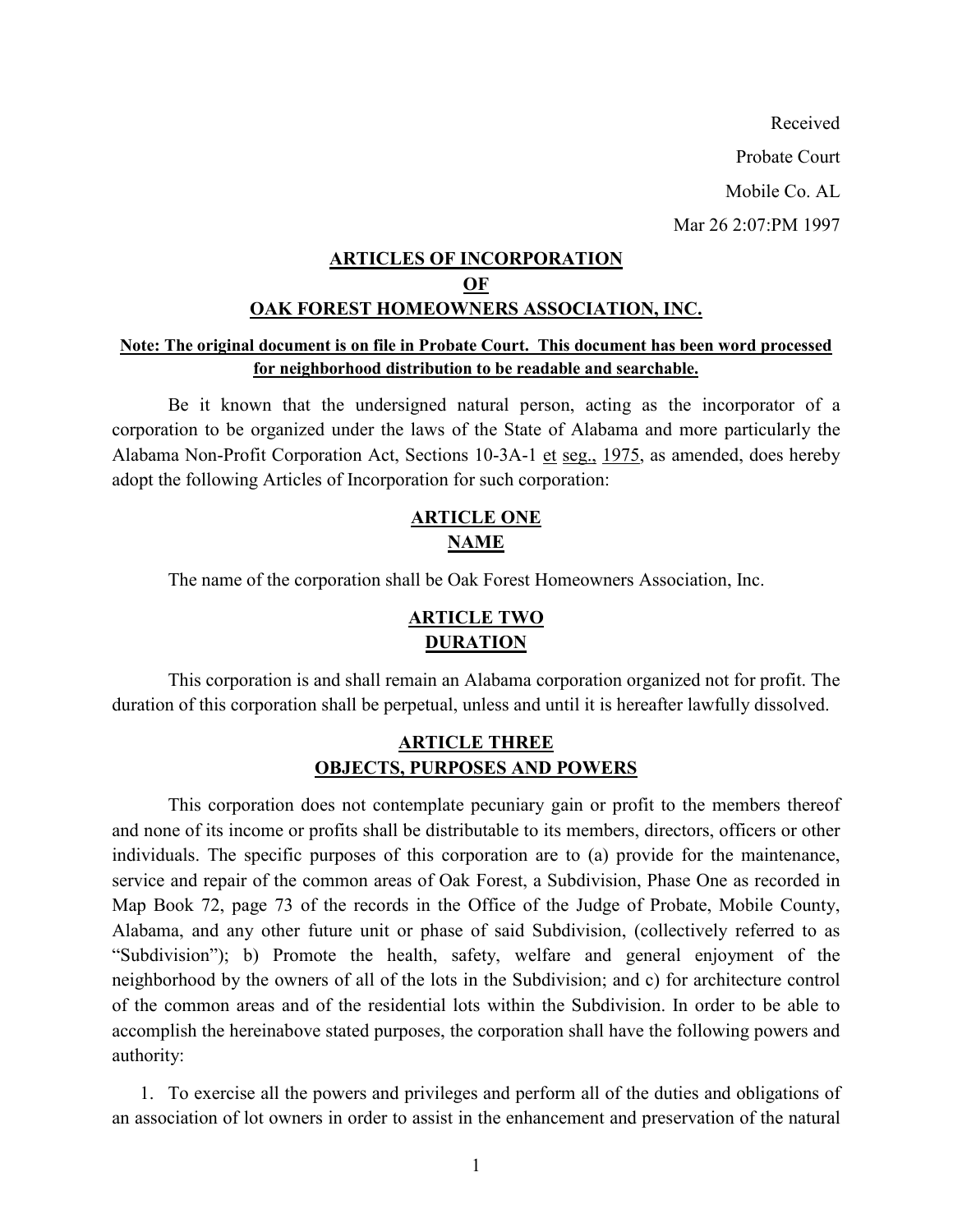beauty of each lot in the Subdivision to attain the maximum use and enjoyment of said units or lots in the Subdivision and of common areas therein; and

2. To fix, levy, collect and enforce payment, by any lawful means, of all charges and assessments against its members and to pay all expenses in connection therewith and all other expenses incident to the conduct of the business of the corporation; and

3. To acquire (by gift, purchase or otherwise), own, hold, improve, build upon, operate, maintain, convey, lease, transfer, dedicate for public use or otherwise dispose of real or personal property in connection with the affairs of the corporation; and

4. To borrow money and, with the assent of a majority of the votes of the Members entitled to be cast at a meeting of the corporation, mortgage, pledge or hypothecate any and all of its real or personal property as security for money borrowed or debts incurred; and

5. To contract with others to provide the services necessary for the management, maintenance and repair of all common areas of the Subdivision and all improvements located therein, specifically including but not limited to all common areas, easements and rights of way, landscaped areas and improvements and to perform all other obligations imposed on the Association by the Declaration of Covenants, Conditions and Restrictions for Oak Forest, Phase One recorded in Real Property Book 72, page 73 of the records in the Office of the Judge of Probate, Mobile County, Alabama, and any such Declaration recorded in connection with any future unit or phase of the Subdivision, (hereinafter referred to as "Restrictive Covenant"); and

6. To be responsible for the payment of taxes, insurances, repairs, utility bill and any other expenses necessary for the pay the operating expenses of every kind and nature whatsoever of the Subdivision and to make any other desirable improvements to said common areas which, from time to time, the corporation shall deem advisable.

7. To establish liens, assessments or other charges applicable to the Subdivision for the support and benefit of the corporation, the welfare or betterment of the Subdivision and as required and authorized by the Restrictive Covenants; and

8. To construct, install, extend, operate, maintain, repair and replace utilities, systems, services or other facilities for the welfare or betterment of the Subdivision; and

9. To provide a unified effort for the members in protecting the value of the property of the members of the corporation, to foster and promote family living in the Subdivision and to promote public relations and more cordial relations among all lot owners and other parties within the Subdivision; and

10. To construct, promote, develop and maintain public and recreational facilities and other activities of any kind which will be for the common good of the corporation's members; and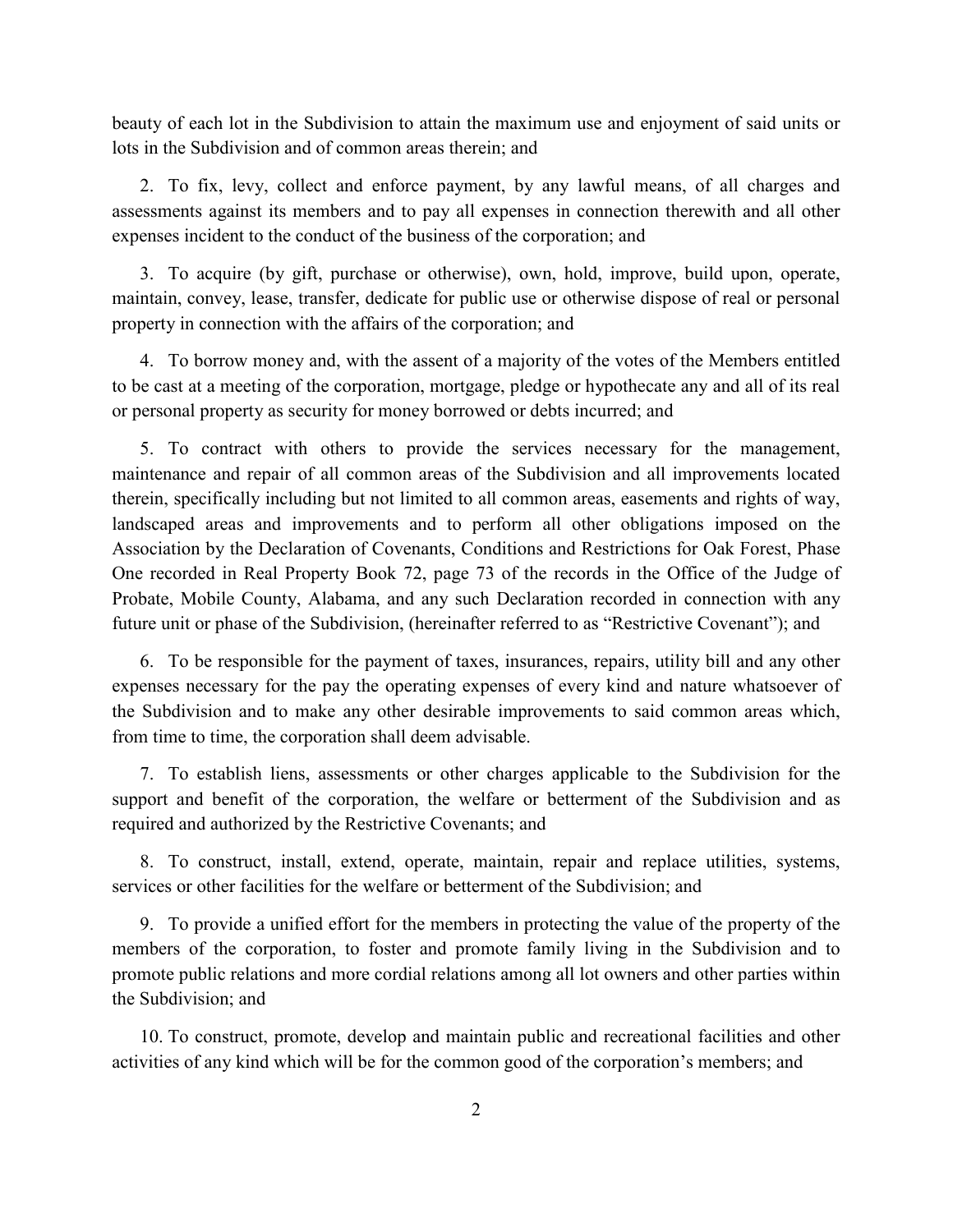11. To gather and disseminate factual information regarding the area in and about the Subdivision and to combat all influences and actions which are intended to disparage or adversely affect the Subdivision and to engage in and promote all matters of the common interest of its members and to engage in such other activities as may be to the mutual benefit of the owners of lots in Subdivision and to do such other things as may be necessary and proper for the carrying out and accomplishment of the above objects and purposes and of such other objects and purposes as are deemed necessary and proper by its directors; and

12. To transact all business consistent with the purposes for which the corporation is organized and honor all obligations imposed by the Restrictive Covenants, with the proceeds of all operations of the corporation to be retained by the corporation and used in the payment of any indebtedness which may be incurred by the corporation and for such other purposes as may be lawful; and

13. To include in its membership and under its jurisdiction lot owners in other units of phases of the Subdivision or other merge and/or contract with the owner's association of adjacent subdivisions.

14. To exercise all of the authority and powers given and granted unto an Alabama corporation organized pursuant to the Alabama Non-Profit Corporation Act, as the same may be amended or supplemented from time to time; and

15. To exercise all the powers reasonably necessary to the implement the objects and purposes of the association as hereinabove set forth which are not inconsistent with the Constitution and Laws of the State of Alabama.

### **ARTICLE FOUR MEMBERSHIP**

1. This corporation shall issue no shares of stock of any kind or nature whatsoever. Every person or entity who is a record owner of a lot in Subdivision shall be a member of the corporation. The members shall enjoy such qualifications, right and privileges as may be fixed by these Articles, the By-Laws of the corporation and the laws of the State of Alabama.

2. The legal title to a lot in the Subdivision held by a vender under a vendor's lien deed or a mortgage under a mortgage shall not qualify the holder thereof for membership in the corporation. The foreclosure or deed in lieu of foreclosure of any vendor's lien or mortgage of a lot in the Subdivision shall terminate the grantee's or mortgagor's membership in the corporation with respect to such lot, whereupon all rights to such membership shall vest in the party who has purchased said property at such foreclosure sale or by deed in lieu of foreclosure.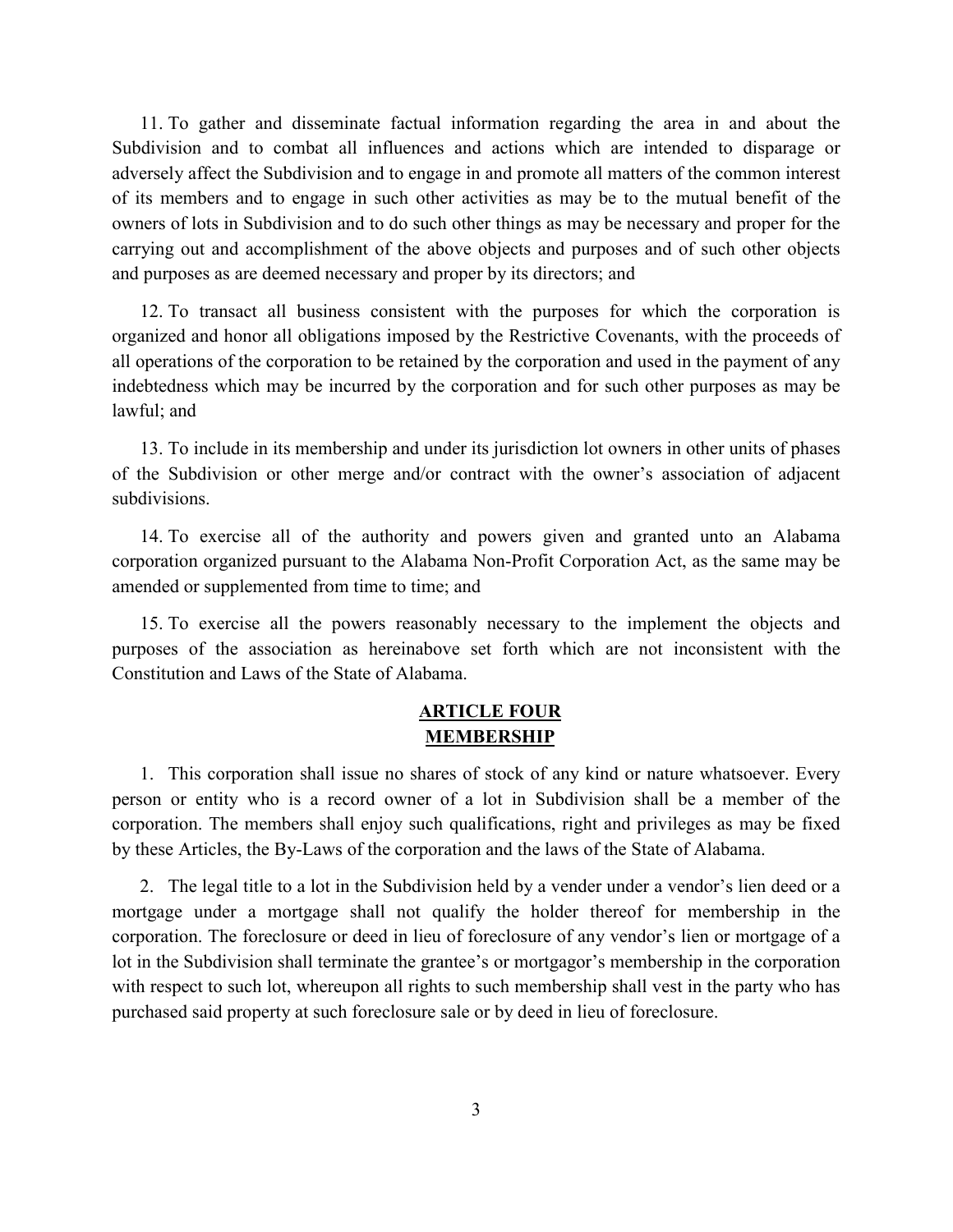#### **ARTICLE FIVE VOTING RIGHTS**

This Association shall have two (2) classes of voting membership:

Class A: Class A members shall be all owners, with the exception of the Developer, as defined in the Restrictive Covenants, and shall be entitled to one (1) vote for each lot owned. When more than one (1) person or entity holds an interest in a lot, then the vote attributable to such lot shall be exercised as they, themselves, may determine, but in no event shall more than one (1) vote be cast with respect to such lot.

Class B: Class B members shall be the Developer, and the Developer shall be entitled to three (3) votes for each lot owned, as set forth in the Restrictive Covenants. Class B membership shall cease and be converted to Class A membership upon the happening of either of the following events, whichever occurs earlier: (a) when Developer ceases to be the record owner of any unit or lot within the subdivision or (b) the date on which Developer relinquishes its rights to Class B membership herein.

Meetings of the Members shall be held in such place and with such frequency as may be provided in the By-Laws. Membership rights, including voting rights, may be suspended by the Board of Directors if such member shall have failed to pay when due any assessment or charge lawfully imposed upon him or upon any lot owned by him, or if the member, his family, his tenant or any guest shall violate any rule, regulation or by-law of the corporation applicable to the subdivision.

### **ARTICLE SIX REGISTERED OFFICE AND AGENT**

The address of the initial registered office of the corporation is 800 Piccadilly Square Drive, Mobile, Alabama, 36609. Charles H. Reeber, who is a resident of Mobile County, Alabama, is designated as the initial registered agent of the corporation at such address.

#### **ARTICLE SEVEN GOVERNMENT**

1. The number of directors of the corporation shall be not less than three (3) nor more than nine (9), as may be determined by the By-Laws adopted by the members, and as the same may be amended from time to time in the future. The number of directors constituting the initial board of directors of the corporation is three (3) and the names and addresses of the persons to serve as such initial directors until their successors are duly elected as herein provided, are as follows: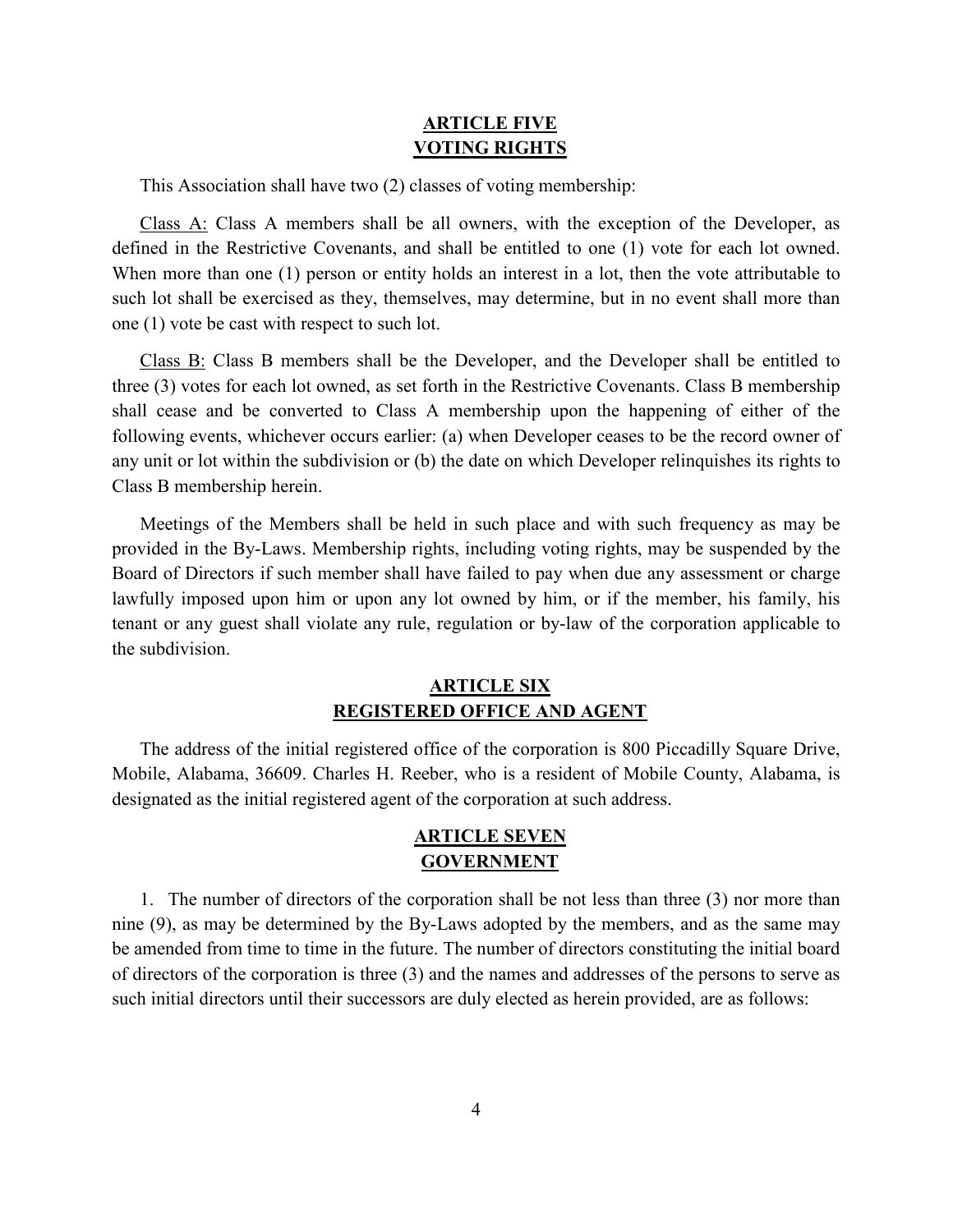#### NAME AND ADDRESS

Lisa Long 800 Piccadilly Square Drive Mobile, Alabama 36609

Charles H. Reeber 800 Piccadilly Square Drive Mobile, Alabama 36609

Tom Stokes 800 Piccadilly Square Drive Mobile, Alabama 36609

2. The name and address of the incorporator of the corporation is as follows:

Charles H. Reeber 800 Piccadilly Square Drive Mobile, Alabama 36609

3. Any action required or permitted to be taken at any meeting of the board of directors may be taken without a meeting if, prior to such action, written consent thereto is signed by all members of the board and such written consent is filed with the minutes of the proceedings of the board.

4. The power to adopt, alter, amend or repeal the By-Laws of the corporation shall be vested in the board of directors, unless otherwise provided in the By-Laws.

5. The election of officers and directors of the corporation, the method of their selection, the terms of their office and the establishment of their authority, powers and duties shall be as provided for in said By-Laws. Any officer or director may be removed from office by threefourths of the voting members of the corporation, whether or not for cause, except as otherwise provided herein. Notwithstanding the foregoing, control of the number of Directors and membership of said Board of Directors shall be retained by Developer until (a) Developer ceases to be the record owner of any unit or lot in Subdivision or (b) the date on which Developer relinquishes its right to determine the number of Directors and to elect directors to the Board of the Association, whichever event shall occur first.

### **ARTICLE EIGHT OFFICERS**

The officers of the corporation shall consist of a President and a Secretary-Treasurer. Additional officers or assistant officers may be elected with such titles and duties as may be designated in the By-Laws.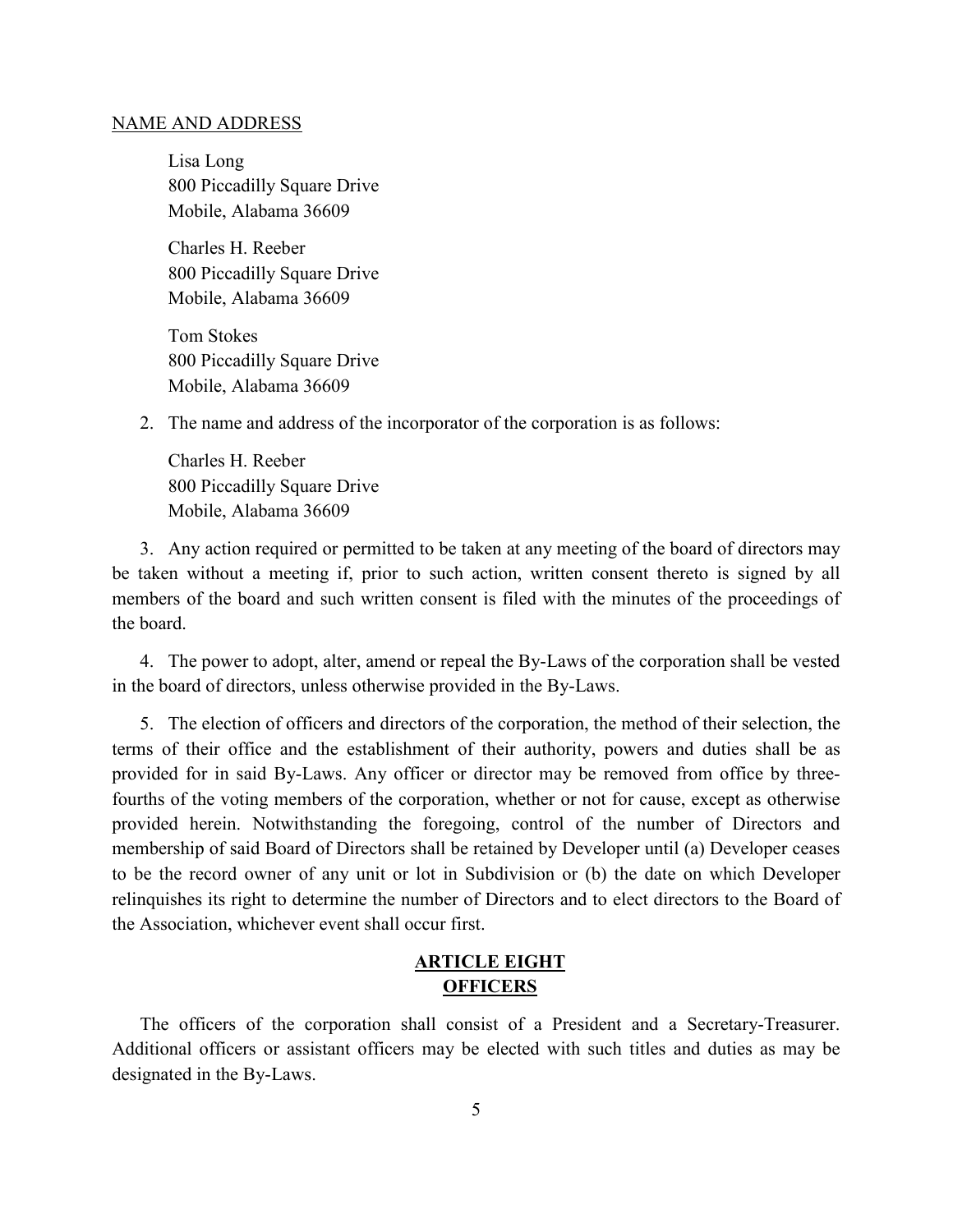### **ARTICLE NINE INDEMNIFICATION AND NONLIABILITY OF MEMBERS**

1. Every director and every officer of the corporation shall be indemnified by the corporation against all expenses and liabilities, included legal fees, reasonably incurred by or imposed upon him in connection with any proceeding to which he may be a party or in which he may become involved by reason of his being or having been a director or officer of the corporation, or any settlement thereof, whether or not he is a director or officer at the time such expenses are imposed, except in such cases wherein the director or officer is adjudged guilty of willful malfeasance in the performance of his duties; however, in the event of any settlement, the indemnification herein shall apply only when the board of directors shall approve such settlement and reimbursement as being in the best interest of the corporation. The foregoing right of indemnification shall be in addition to and not exclusive of all other rights to which each such director or officer may be entitled.

2. There shall be no individual liability against members for corporate debts or obligations, but the entire corporate property shall be liable for lawful claims of any persons.

### **ARTICLE TEN AMENDMENTS**

These Articles of Incorporation may be amended by a two-thirds (2/3) vote of the total members at a special meeting of the membership called for that purpose.

Amendments may also be made at a regular meeting for the membership by a two-thirds (2/3) vote of the total members upon notice given as provided by the By-Laws, of intention to submit such amendments. However, no amendment shall be effective without the written consent of the Developer until such time as (a) developer ceases to be the record owner of any unit or lot in Subdivision or (b) the data on which Developer relinquishes its rights hereunder, whichever event occurs first.

### **ARTICLE ELEVEN DISSOLUTION**

Any dissolution or liquidation of the corporation shall be in accordance with the Alabama Non-Profit Corporation Act or other laws of the State of Alabama then in effect.

### **ARTICLE TWELVE FHA/VA APPROVAL**

As long as there is a Class B membership, the prior approval of the Federal Housing Administration and/or Veterans Administration shall be obtained, if required by such entities, for the following actions: Annexation of additional properties, mergers and consolidation,